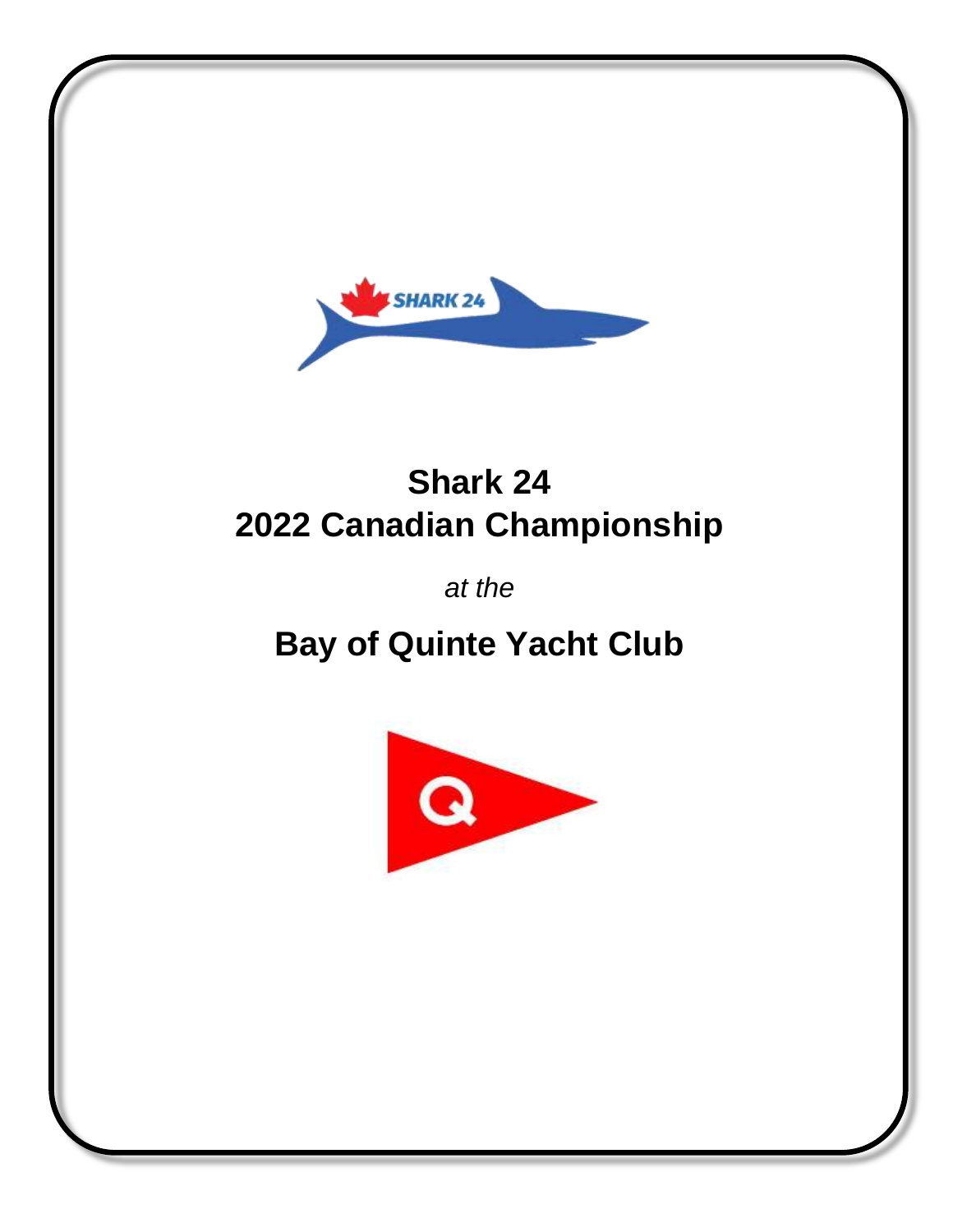**You are cordially invited to attend the Canadian Championship of the Shark 24 Class being held at the Bay of Quinte Yacht Club June 24-26, 2022.**

**The Bay of Quinte Yacht Club is located at 86 South Front Street, Belleville, just south of the downtown in Victoria Park, on the Bay of Quinte at the mouth of the Moira River.**

**The Organizers would like to thank all our supporters for this event. Without them, this regatta would not be possible.** 



#### **1. RULES**

- 1.1. The regatta will be governed by the rules as defined in *The Racing Rules of Sailing*.
- 1.2. The Canadian Shark Class Standard Sailing Instructions shall be used.
- 1.3. If there is any conflict between languages, the English text will take precedence.



2.1. Advertising on boats or sails is not permitted (ISCA Rule 9.12)

#### **3. ELIGIBILITY**

- 3.1. The regatta is open to all Shark 24 class boats with a valid measurement certificate.
- 3.2. A boat which does not have a valid measurement certificate may compete if:
- 3.2.1. it complies with all class rules;
- 3.2.2. it has not competed in another CSCA sanctioned counter regatta this year;
- 3.2.3. it has not been issued a valid measurement certificate within the past five years;
- 3.2.4. the person in charge has signed the "statement of understanding" on the Entry Form.
- 3.3. Boats shall be registered by a full member of the Canadian Shark Class Association (CSCA).
- 3.4. Each boat's person in charge shall be a full member of the CSCA.
- 3.5. Crew:
- 3.5.1. Each boat shall carry at least three persons;
- 3.5.2. The "person in charge" must be identified at the time of registration;
- 3.5.3. All crew and where possible alternative crew, must be identified at time of registration.
- 3.6. All competitors must have World Sailing eligibility.
- 3.7. The Technical Committee has the right to wholly or partially re-measure any boat, its equipment or sails. A boat found to be at variance with the class rules shall not participate in racing until the Technical Committee confirms her compliance with class rules.
- 3.8. Boats may be weighed and checked for safety items and compliance with Class Rules at launch, or at any time prior to or during the regatta. Spot checks may be conducted. All boats must have appropriate lifting apparatus on site.

**\*\*NOTE:** Lazarette contents (motor, tank and correctors (if necessary)) and rudders may be weighed to confirm compliance prior to completion of registration.

#### **4. ENTRY**

4.1. Competitors wishing to enter the regatta are encouraged to register and pay online through the link at www.BQYC.ca under the "Racing" tab.



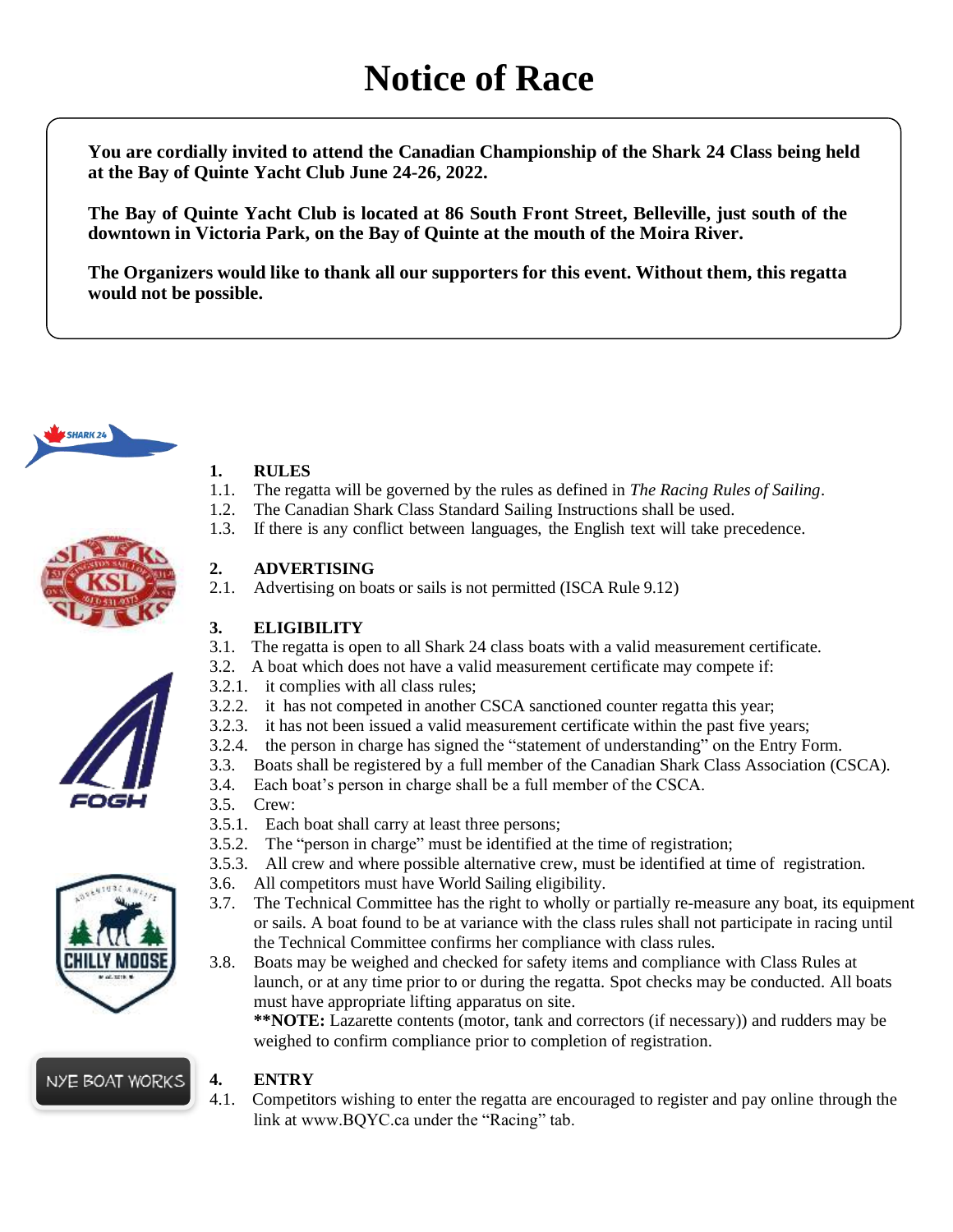

#### **5. SCHEDULE**

#### **Friday, June 24**

1600 - 2100 Regatta Check In / Registration

- 1800 2000 Early bird launching
- 1830 2100 Enright Burgers (or vegetarian option) on the patio (included).
- 1600 2300 BQYC bar open



#### **Saturday, June 25**

| 0730 - 0900   | Regatta Check In / Registration                                     |
|---------------|---------------------------------------------------------------------|
| 0730 - 0930   | Crane launching                                                     |
| 0800 - 0930   | Bagels, coffee, juice (included)                                    |
| 0930          | Competitors meeting                                                 |
| 1100          | Warning signal for first race                                       |
| after racing  | Beer tasting                                                        |
| approx $1800$ | Regatta Dinner (pig roast with smoked turkey and vegetarian option) |
| $2000 - 2300$ | Live Band                                                           |
|               |                                                                     |

#### **Sunday, June 26**

| $0800 - 0900$ | Bagels, coffee, juice (included)                  |
|---------------|---------------------------------------------------|
| 1000          | Warning signal for first race                     |
| 1500          | Last possible start sequence                      |
|               | Crops houl out and prize sixing to follow as soon |

Crane haul-out and prize-giving to follow as soon as possible after last race Sunday.

### **6. RACING**

- 6.1. A maximum of seven races will be scheduled over the two days.
- 6.2. No more than four (4) races shall be sailed in one day.
- 6.3. No warning signal will be made after 1500 on Sunday, June 26.

#### **7. LAUNCH AND HAUL-OUT RESTRICTIONS**

- 7.1. All boats shall be launched by 0930 on Saturday, June 25.
- 7.2 Boats shall not be hauled out during the regatta except with permission from the Race Committee.
- 7.3. Launching is scheduled to take place by crane at BQYC on Friday evening and Saturday morning (see SCHEDULE). Trailer launching is available at a nearby launch ramp.
- 7.4. Trailers will be stored as indicated at registration.
- 7.5. Moorings will be assigned at registration.
- 7.6. Haul-out will take place by crane at BQYC immediately after racing on Sunday.

#### **8. REGISTRATION AND FEES**

- 8.1. Online registration is requested. Payment can be made online or at registration.
- 8.2. Regatta check-in/registration will take place from 1600 to 2100 on Friday, June 24, and from 0730 to 0930 on Saturday, June 25.
- 8.3. The registration fee until June 20 at 2359 is \$160 + tax. This includes great racing, 3 tickets for Friday burgers, 3 tickets for Saturday dinner, 3 keeper glasses, breakfasts, and some beer! After June 21, the registration fee is  $$185 + tax$ .

Marine Dutfitters.ca

YACHT EQUIPMENT, SWAGING & RIGGING